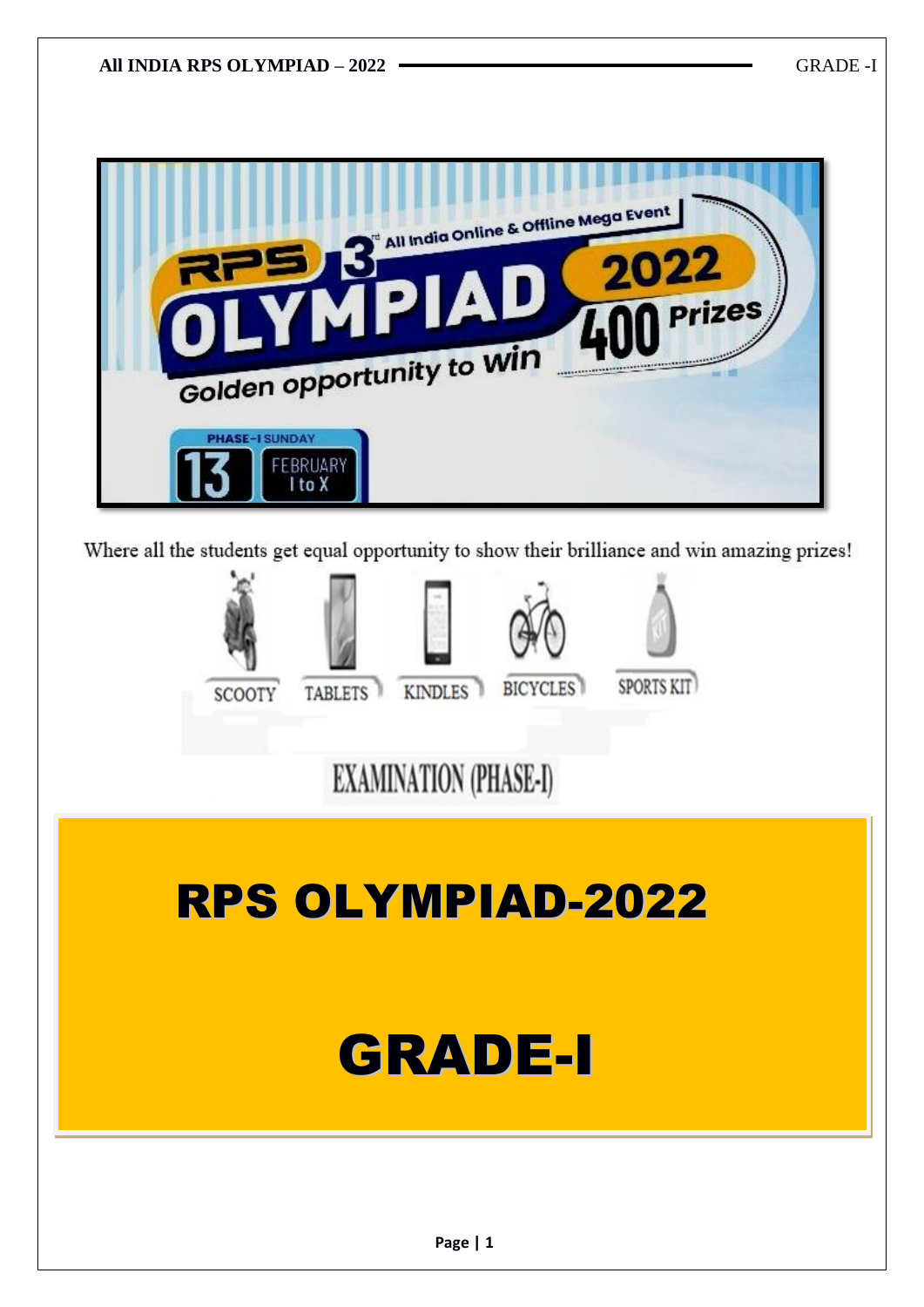## M.M. : 40 Time : 60 Mins.

## **English (10 Marks)**

|  | Choose the correct meaning of the given word:-                        |
|--|-----------------------------------------------------------------------|
|  | <b>Nap</b>                                                            |
|  | A) eat                                                                |
|  | B) sleep                                                              |
|  | C) cook                                                               |
|  | D) walk                                                               |
|  | Choose the word which is the plural of the given word:-               |
|  | <b>Baby</b>                                                           |
|  | A) babyes                                                             |
|  | B) babys                                                              |
|  | C) babies                                                             |
|  | D) babes                                                              |
|  | Doing words are called _____________.                                 |
|  | A) verbs                                                              |
|  | B) nouns                                                              |
|  | C) pronoun                                                            |
|  | D) adjectives                                                         |
|  | Choose the correct punctuation mark.                                  |
|  |                                                                       |
|  | $A)$ !                                                                |
|  | $B)$ ?                                                                |
|  | $C)$ .                                                                |
|  | D):                                                                   |
|  | Rearrange the words and punctuation mark to form meaningful sentence. |
|  | a/ burger/ want / $I/$ .                                              |
|  | A) A burger I want.                                                   |
|  | B) I want burger a.                                                   |
|  | C) I want a burger.                                                   |
|  | D) Burger I want a.                                                   |
|  | Tick the correct action word.                                         |
|  | A) Rahul                                                              |
|  | B) Your                                                               |
|  | C) Sleep                                                              |
|  |                                                                       |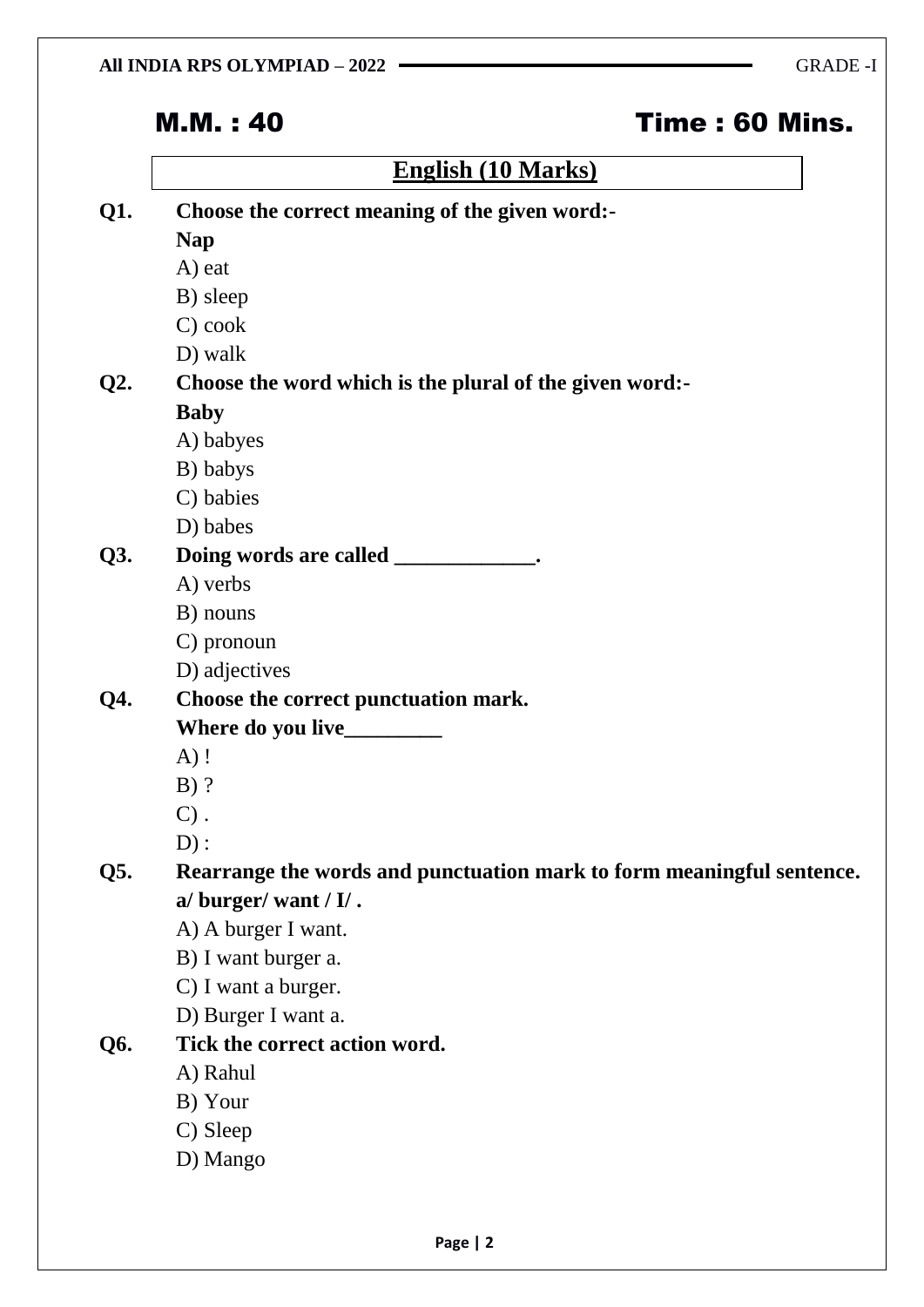| Q7.  | Chirpie is ______________ little bird.                                  |
|------|-------------------------------------------------------------------------|
|      | $A)$ an                                                                 |
|      | B) the                                                                  |
|      | $C$ ) a                                                                 |
|      | D) none of these                                                        |
| Q8.  | Tick the correct set of vowels to complete the given word meaningfully. |
|      | $B$ <sub>--</sub> K                                                     |
|      | A) au                                                                   |
|      | B) ou                                                                   |
|      | $C$ ) oo                                                                |
|      | $D)$ oa                                                                 |
| Q9.  | Read the sentence given below and find the noun.                        |
|      | That painting is very colourful.                                        |
|      | A) that                                                                 |
|      | B) colourful                                                            |
|      | C) painting                                                             |
|      | $D)$ very                                                               |
| Q10. | My name is Mr. Bean. _______________ go to office everyday.             |
|      | A) He                                                                   |
|      | B) She                                                                  |
|      | $C)$ I                                                                  |
|      | $D)$ It                                                                 |

## **MATHEMATICS (10 Marks)**

- **Q11. Charu arranges 20,19,21 and 22 in order of back counting. What comes just after 21?**
	- A) 20
	- B) 19
	- C) 22
	- D) 21

#### **Q12. Which one of the following options is correct?**

- A) One ten  $= 20$
- B) Three tens  $= 30$
- C) Two tens  $= 30$
- D) Five tens  $= 40$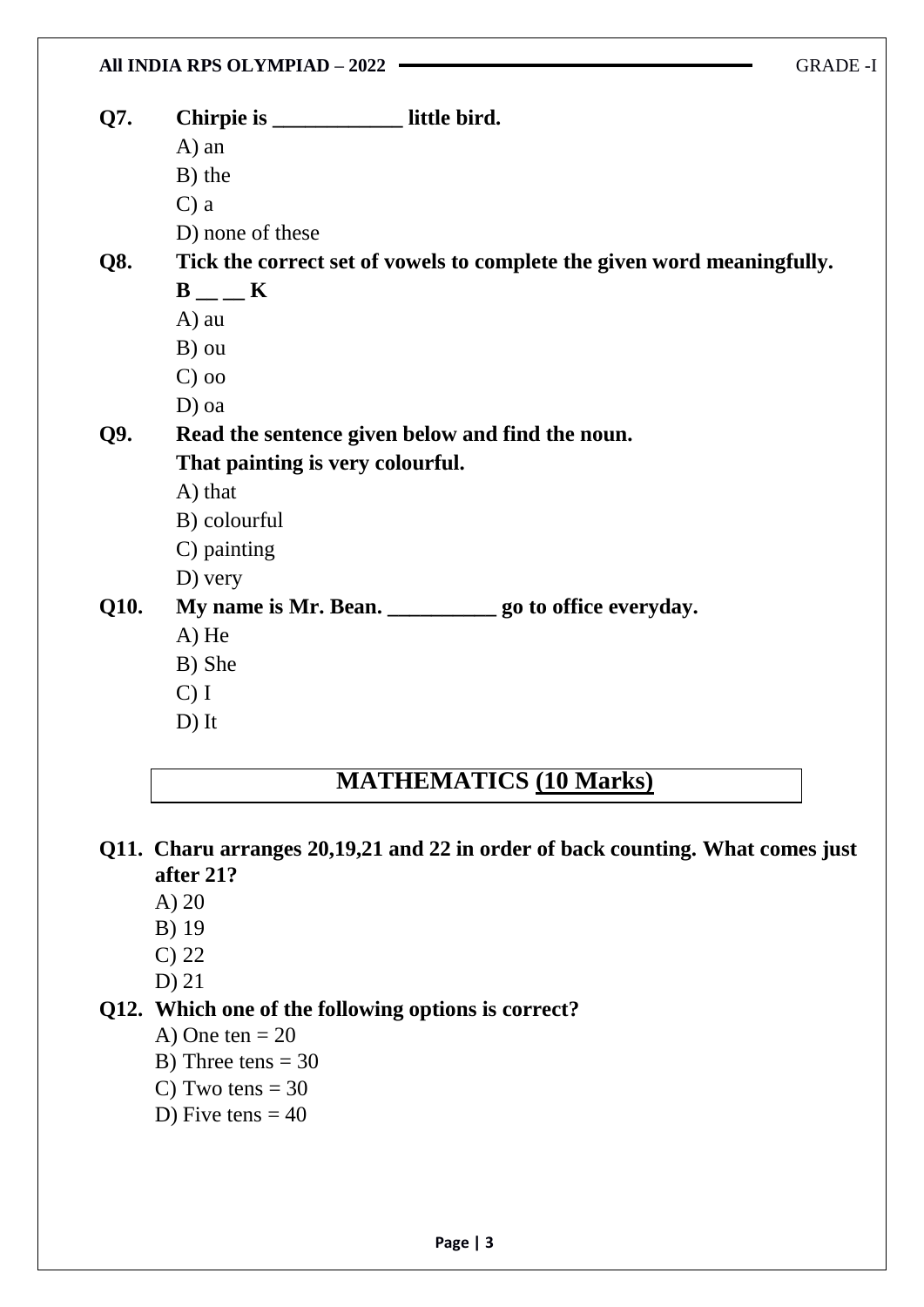**Q13. Choose the correct option for the blank.**

**10, 9, 8\_\_\_\_, 6, 5, 4, 3, 2, 1**

- A) 17
- B) 19
- C) 7
- D) 18

#### **Q14. Find the next number in the given series.**

- **2,5,8,11, ?**
- A) 13
- B) 14
- C) 15
- D) 16

#### **Q15. 2 tens is equal to**

- A) Twenty
- B) Two
- C) Twelve
- D) Twenty one

#### **Q16. Rectangle has\_\_\_\_\_\_sides and \_\_\_\_\_corners.**

- A) 4,0
- B) 4,4
- C) 0,4
- D) 4,3

#### **Q17. I have no side no corner. Who am I?**

- A) Square
- B) Rectangle
- C) Triangle
- D) Circle
- **Q18. 1 tens + 8 ones = \_\_\_\_\_\_\_\_\_**
	- A) 8
	- B) 18
	- C) 10
	- D) 20

#### **Q19. Which number sentence is true?**

- A) 38 is greater than 32
- B) 32 is greater than 38
- C) 38 is equal to 32
- D) 38 is less than 32

### **Q20. What number is 10 less than 100?**

- A) 100
- B) 90
- C) 80
- D) 50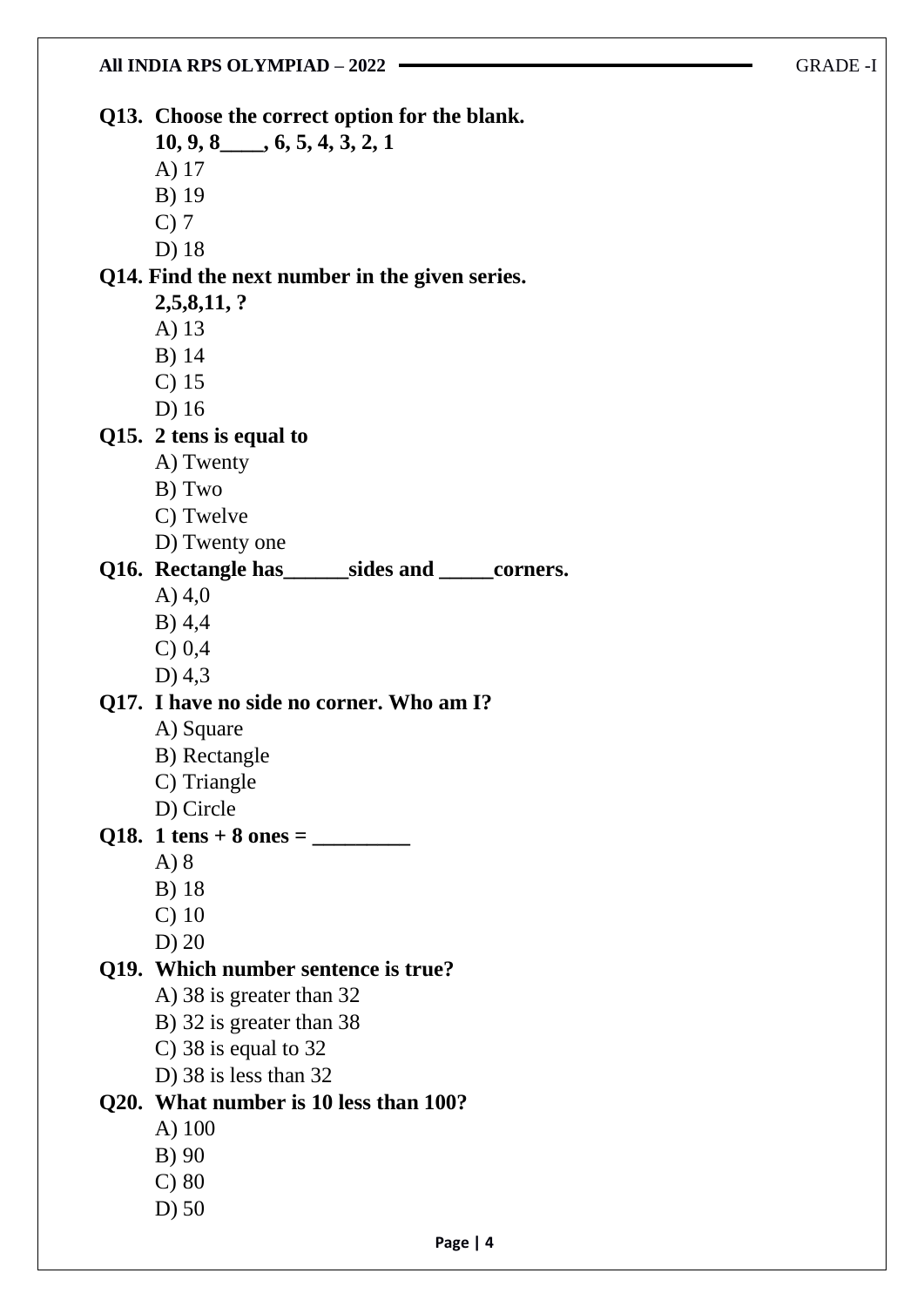## **EVS (10 Marks)**

#### **Q21. Which of these is a living thing?**

- A) River
- B) Bird
- C) Soil
- D) Book

#### **Q.22 Which of the following things cannot move by its own?**

- A) Bus
- B) Butterfly
- C) Bird
- D) Cat

#### **Q.23 Which of the following is a herb?**

- A) Cactus
- B) Mango plant
- C) Tulsi plant
- D) Money plant

#### **Q.24 Rice is an example of \_\_\_\_\_\_\_.**

- A) Pulses
- B) Grain
- C) Brinjal
- D) Animal

#### **Q.25 \_\_\_\_\_ is obtained from sheep.**

- A) Cotton
- B) Wool
- C) Raincoat
- D) Flower

#### **Q.26 In which season do we use a raincoat?**

- A) Winter
- B) Summer
- C) Autumn
- D) Rainy

#### **Q.27 Which of the following is an example of water transport?**

- A) Bus
- B) Hot air balloon
- C) Ship
- D) Cycle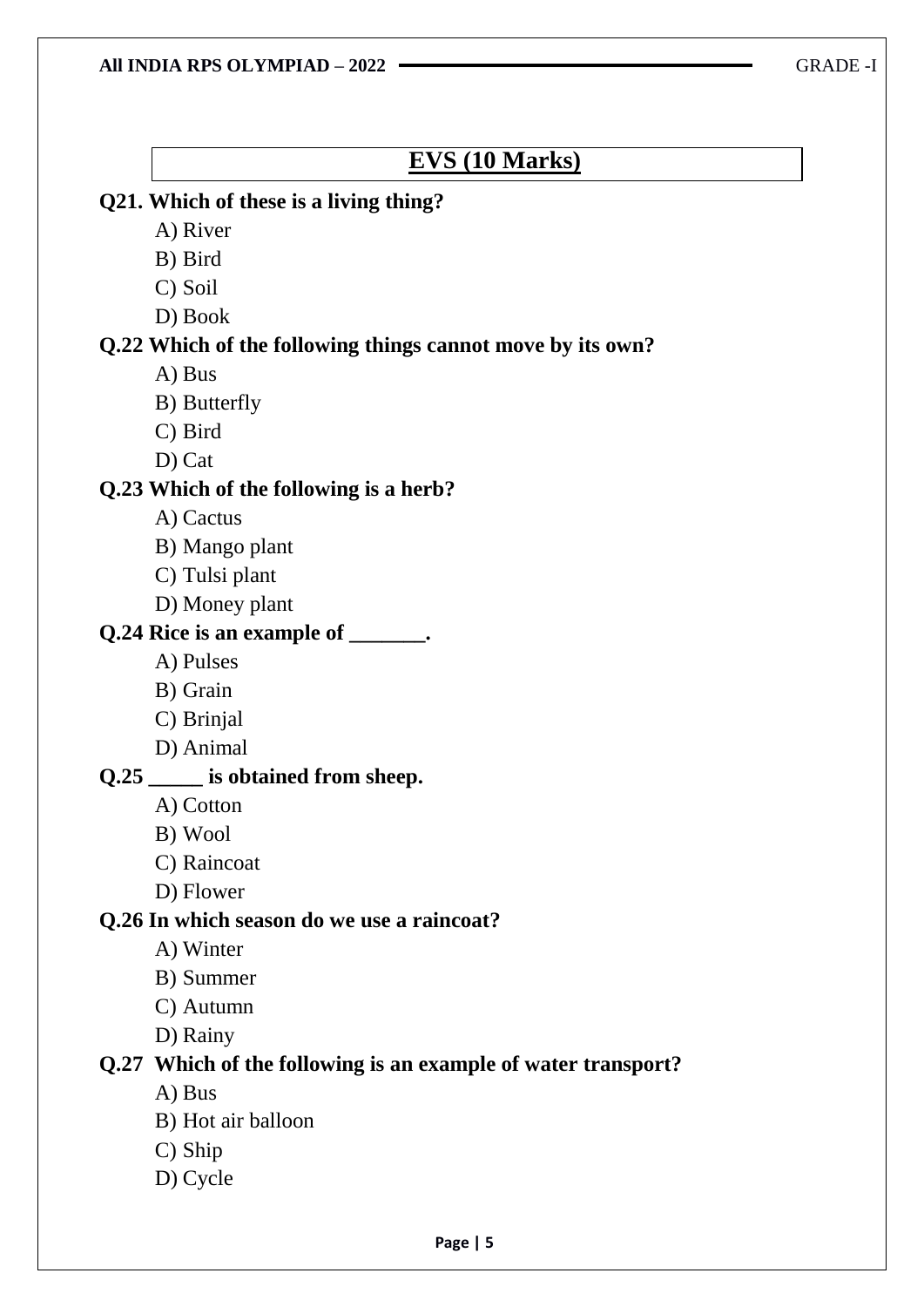| All INDIA RPS OLYMPIAD - 2022                              | <b>GRADE -1</b> |
|------------------------------------------------------------|-----------------|
| Q.28 Ramesh is the brother of my father. He is my _______. |                 |
| A) Aunt                                                    |                 |
| B) Uncle                                                   |                 |
| C) Cousin                                                  |                 |
| D) Grandfather                                             |                 |
| Q.29 We should eat<br>food.                                |                 |
| A) Healthy                                                 |                 |
| B) Junk Food                                               |                 |
| C) Stale                                                   |                 |
| D) Unhealthy                                               |                 |
| Q.30 We use ______ to clean our teeth.                     |                 |
| A) Soap                                                    |                 |
| B) Nail cutter                                             |                 |

- C) Comb
- D) Tooth brush

#### **GK (10 Marks)**

#### **Q31. M.S. Dhoni is associated with which sports?**

- A) Hockey
- B) Table Tennis
- C) Baseball
- D) Cricket

#### **Q.32 Which of the following is the name of a state?**

- A) India
- B) Sri Lanka
- C) Pakistan
- D) Bihar

#### **Q.33 Which of the following fruits contain only one seed?**

- A) Mango
- B) Apple
- C) Papaya
- D) Brinjal

#### **Q.34 What is the name of the national animal of India?**

- A) Royal Bengal Tiger
- B) Elephant
- C) Horse
- D) Shark